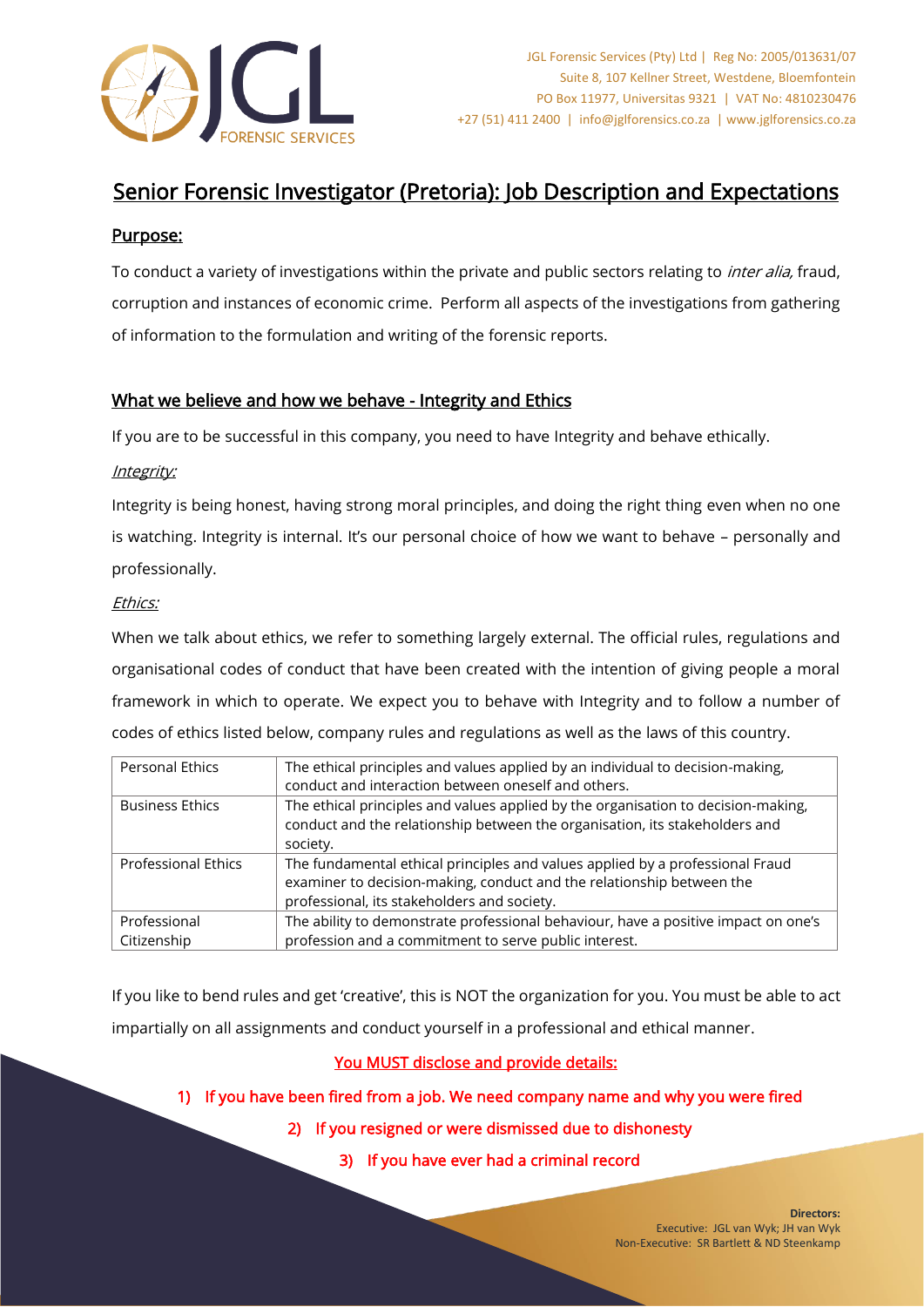

# Please do NOT submit your CV for consideration if you do not meet the minimum criteria listed below in terms of qualifications and experience AND have the necessary competencies specified.

# Minimum Qualifications

#### Required Qualifications:

- Matric Pass
- CFE and/or FP
- B. Degree Forensic and Investigative Auditing

#### OR

• B. Degree – Accounting

## OR

• B. Degree – Law

# Certified copies of all of qualifications MUST be provided. It will not be accepted if it is not certified by the institution.

#### Would be advantageous:

- Accounting or auditing background
- Have practiced law
- Forensic Practitioner

## **Experience**

- **MINIMUM** of 10 years working experience in a financial forensic environment
- People and investigation management experience at SENIOR Investigator level

In commercial forensic practice, expertise and integrity are combined to serve the public interest.

Practitioners collect, analyse, scrutinise and present data, facts, information and evidence in an objective and impartial way, allowing clients, employers and society to prevent, detect and respond to economic crime and related irregularities. Reliability and quality in this profession follow from rigour in the application of professional standards, and a commitment to ethical standards.

The core competencies (knowledge, skills and attributes) we require you to have to be successful in this position are outlined below.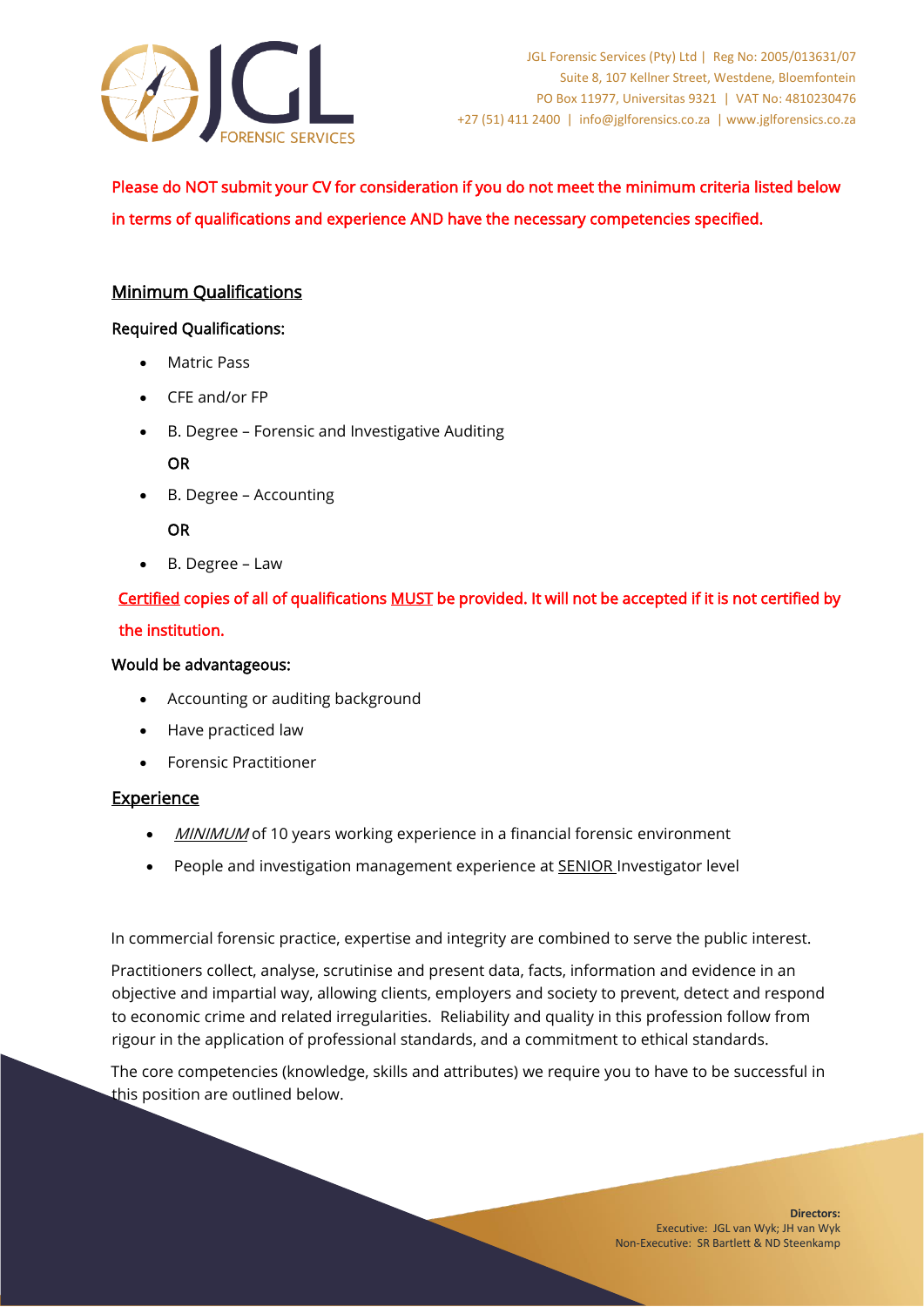

# Job Competencies Required (You need all the competencies listed below)

| <b>COMMERCIAL FORENSIC INVESTIGATION</b>                                                                                                                                                                                                    | <b>PRACTICE &amp; FRAUD RISK MANAGEMENT</b>                                                                                                                                                                                                                                                                                                 |
|---------------------------------------------------------------------------------------------------------------------------------------------------------------------------------------------------------------------------------------------|---------------------------------------------------------------------------------------------------------------------------------------------------------------------------------------------------------------------------------------------------------------------------------------------------------------------------------------------|
| Competencies - You need to be sufficiently qualified<br>to perform these tasks                                                                                                                                                              | <b>Competencies - You need to be sufficiently</b><br>qualified to perform these tasks                                                                                                                                                                                                                                                       |
| Demonstrate detailed knowledge of the investigation<br>process of crime within the commercial forensic<br>environment.                                                                                                                      | Demonstrate detailed knowledge of ethical<br>standards and practice relevant to the South<br>African commercial forensic environment.                                                                                                                                                                                                       |
| Demonstrate detailed knowledge of interviewing and<br>related skills relevant to the investigation of crime<br>within the commercial forensic environment.                                                                                  | Demonstrate detailed knowledge of the relevant<br>role-players (public and private entities,<br>regulators, the legal fraternity, etc.) relevant to<br>the commercial forensic environment.                                                                                                                                                 |
| Demonstrate detailed knowledge of the different<br>forms of statements, drafting of statements and the<br>administration thereof relevant to the investigation of<br>crime within the commercial forensic environment.                      | Demonstrate a detailed knowledge of commercial<br>crime and statistics related thereto.                                                                                                                                                                                                                                                     |
| Demonstrate detailed knowledge of case<br>administration relevant to the investigation of crime<br>within the commercial forensic environment.                                                                                              | Solve problems through the analysis of sets of<br>facts and/or source documentation related to<br>fraud risk management and risk management<br>within the commercial forensic environment and<br>formulate arguments flowing therefrom in an<br>orderly fashion.                                                                            |
| Demonstrate detailed knowledge of the process and<br>practical execution of private search and seizure<br>within the South African context relevant to the<br>investigation of crime within the commercial forensic<br>environment.         | Demonstrate an ability to evaluate different<br>sources of information, select information<br>appropriate to the task, and apply well-developed<br>processes of analysis, synthesis and evaluation to<br>that information relating to practice<br>management, forensic reporting standards and<br>fraud risk management.                    |
| Demonstrate detailed knowledge of statements in<br>terms of the Criminal Procedure Act 51 of 1977<br>relevant to the investigation of crime within the<br>commercial forensic environment.<br>Demonstrate an ability to qualizate different | Demonstrate an ability to present and<br>communicate complex information reliably and<br>coherently using appropriate academic and<br>professional or occupational conventions,<br>formats and technologies falling within the ambit<br>of practice and fraud risk management.<br>sources of information, salest information appropriate to |

Demonstrate an ability to evaluate different sources of information, select information appropriate to the task, and apply well-developed processes of analysis, synthesis and evaluation to that information relating to the investigation of crime within the commercial forensic environment.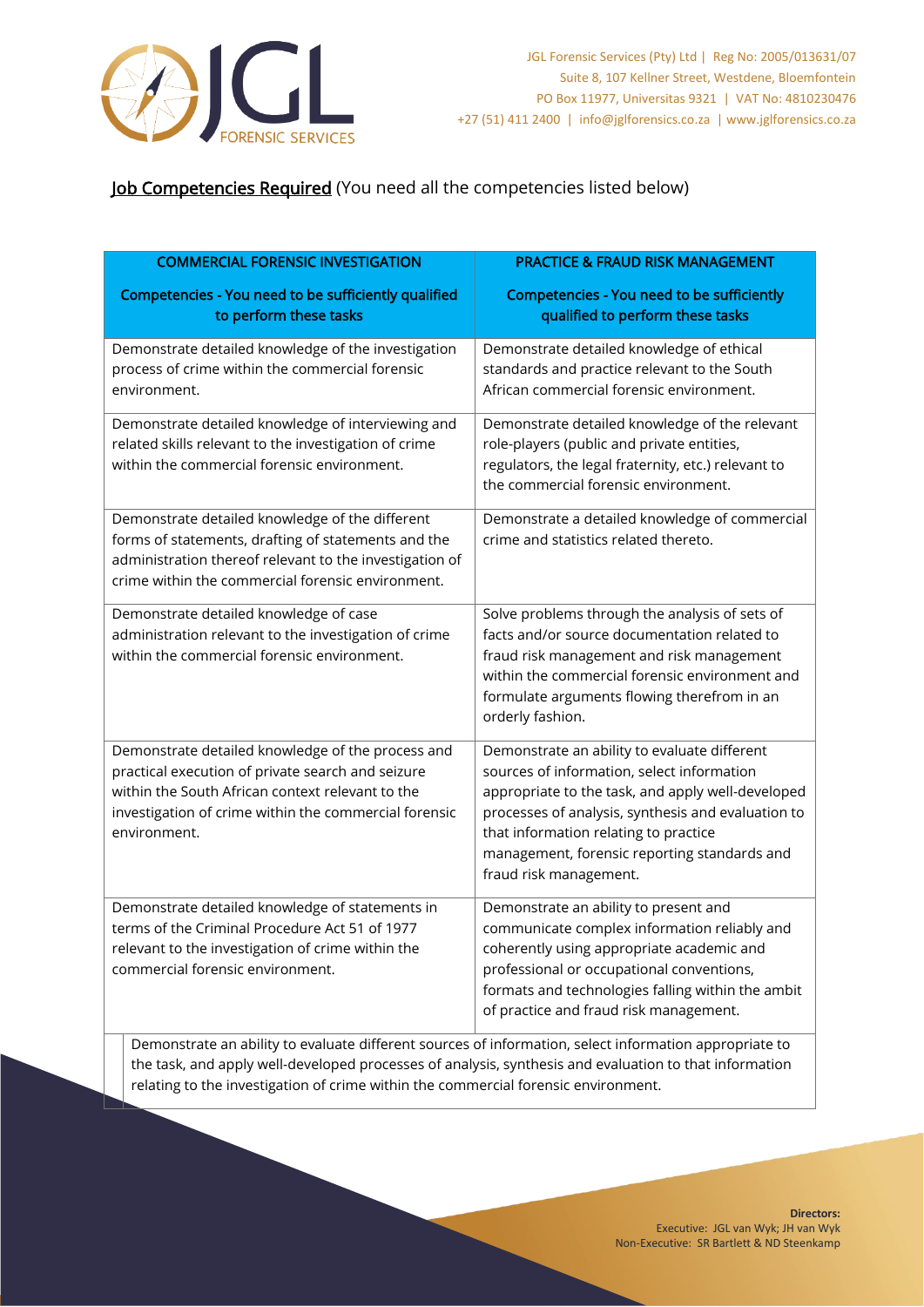

- Be computer Literate (MS Office)
- Understand systems and processes within organizations
- Knowledge of Professional Standards, applicable to forensic investigations
- Knowledge of relevant legislation governing fraud and corruption as well as PFMA & MFMA

## Personal Competencies

- Exceptional attention to detail
- Effective communication skills (Verbal and Written)
- Team player, approachable, receptive to feedback from others and following instructions from Project Leaders and Executives
- Be able to convey factual information clearly and effectively
- Good listening skills, actively clarifying what has been communicated to ensure understanding
- Demonstrate strong report writing skills and able to compile reports at all levels
- Integrity, honesty and confidentiality
- Strong analytical capabilities
- Strong interviewing skills
- Solution driven, not problem driven
- Able to manage time and prioritise effectively
- Results orientated
- Adheres to deadlines
- Displays patience and understanding
- Assertive, able to handle conflict and put forward ideas in a non-confrontational manner despite opposition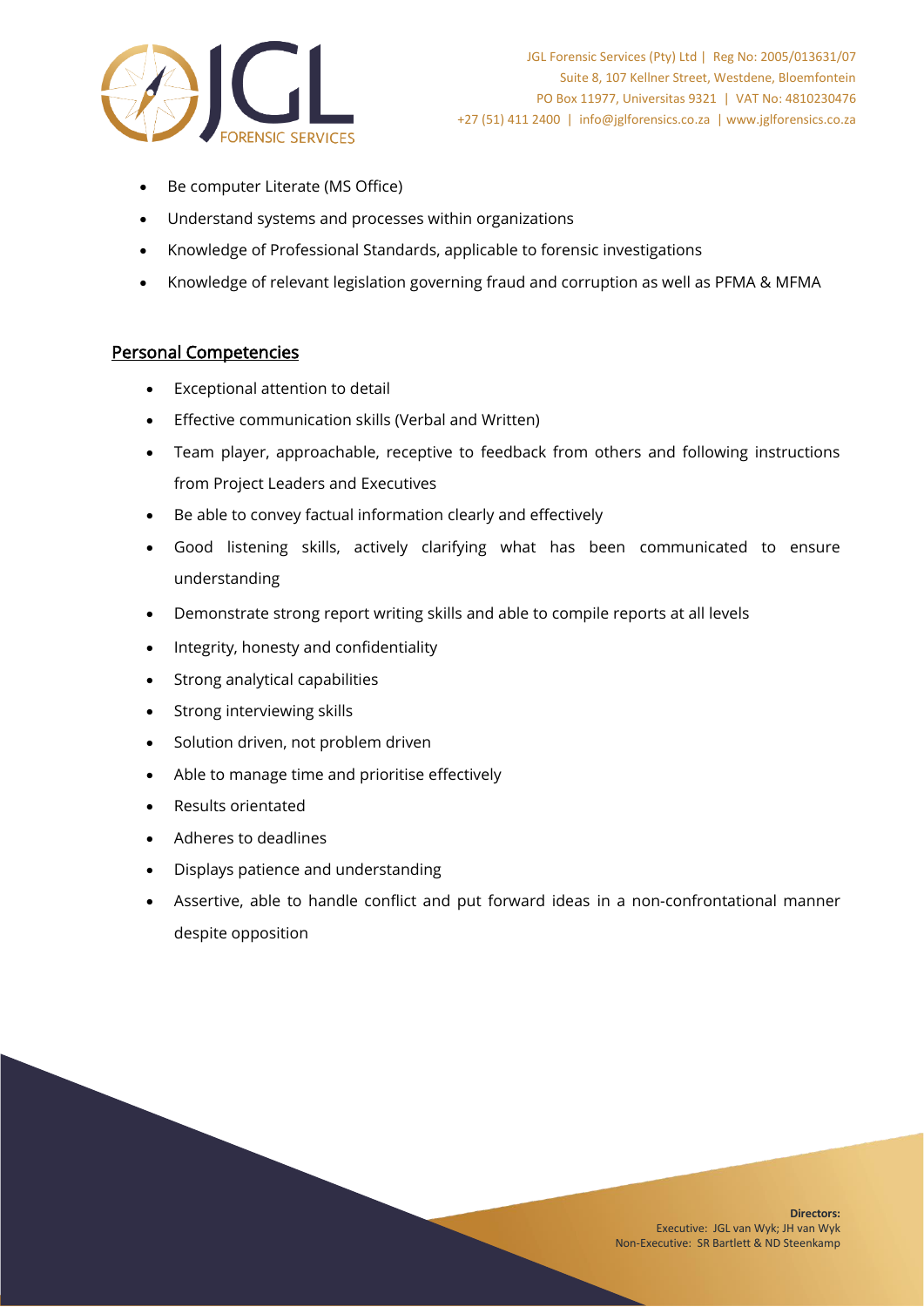

### Key Responsibilities

#### Planning of forensic investigations

- Attend briefing sessions
- Write proposals
- Write project plans

#### Manage and execute forensic investigations

- Gather relevant documentation and evidence, inspection of documentary evidence
- Gather relevant information for background and statutory checks
- Arrange interviews with relevant people
- Arrange and attend consultation sessions with clients
- Obtain explanations for transactions / instructions / actions
- Capture records and data for analyses
- Perform analyses on data and documents obtained
- Communicate with the client and project leader regularly to keep them appraised
- Manage the team involved
- Compile schedule of missing documentation
- Communicate requirements to client
- Maintain client records in terms of POPIA

#### Progress report and final report writing of the forensic investigation

- Write preliminary report on the progress of the investigation
- Collation of exhibit files
- Proof read report before submitting to relevant persons
- Quality control in terms of reporting
- Assess if investigation conforms with the assignment and that report findings are prepared for presentation and for litigation